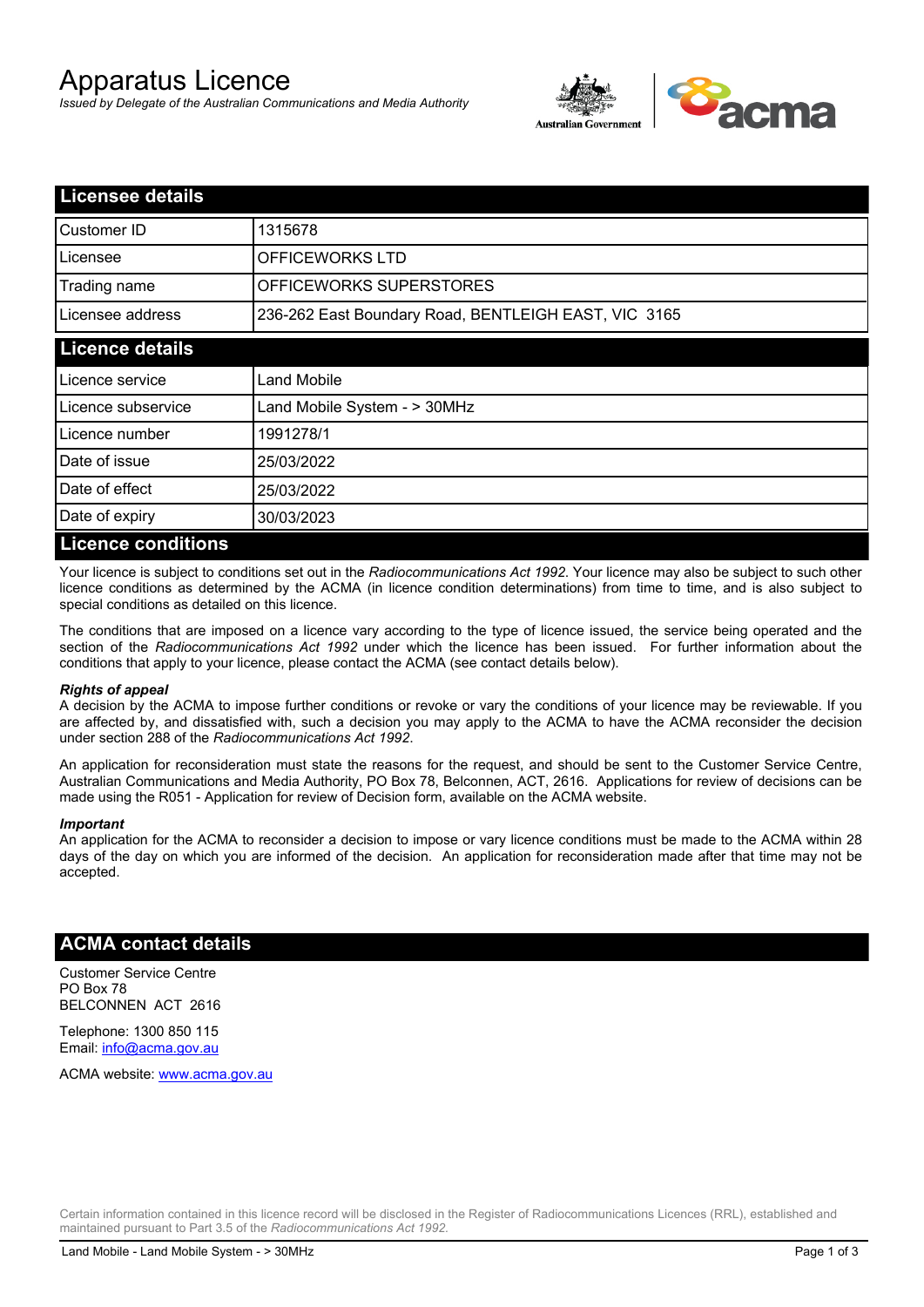## **Advisory Notes applying to licence no.: 1991278/1**

Conditions applicable to the operation of Land Mobile System station(s) authorised under this licence can be found in the Radiocommunications Licence Conditions (Apparatus Licence) Determination and the Radiocommunications Licence Conditions (Land Mobile Licence) Determination. Copies of these determinations are available from the ACMA and from the ACMA home page (www.acma.gov.au).